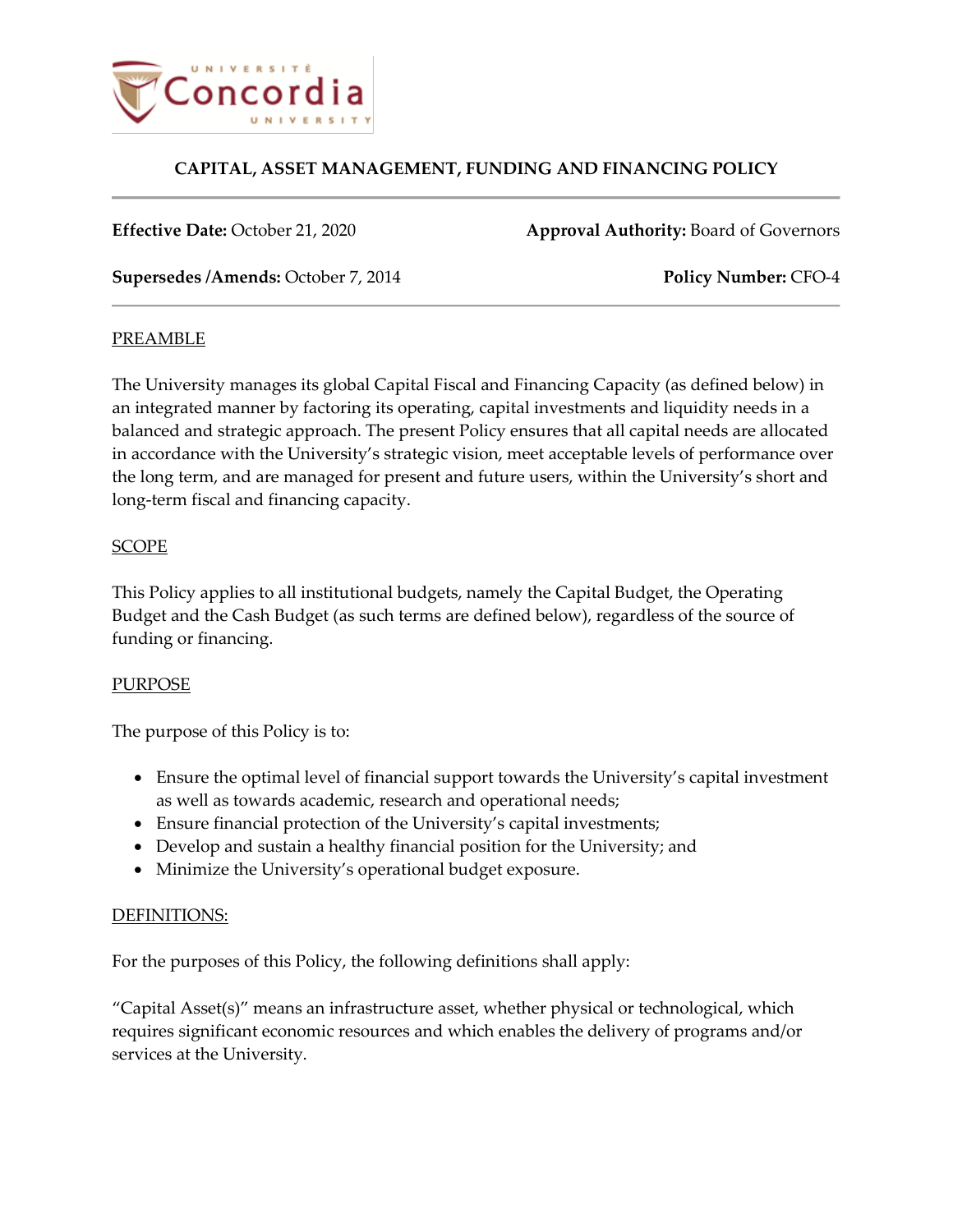

#### Page 2 of 12

"Capital Asset Class(es)" is used to categorize Capital Assets that exhibit similar characteristics in broad classifications. There are five Capital Asset Classes:

- a) Development: growth-oriented investments aligned with the University's strategic plan (real estate acquisitions and construction);
- b) Redevelopment: investments to overcome exceptional market conditions despite given circumstances and/or to streamline the University's operations (moves, expansions, repurposing);
- c) Renovations/Deferred maintenance: protection-oriented investments to preserve the value and functionality of the assets;
- d) Equipment/Infrastructure: investments to provide the necessary materials for operational purposes; and
- e) Information technology systems and platforms: investments to sustain and update the University's technology systems and platforms.

"Capital Budget" refers to the University's planning and capital allocation of its Capital Asset investments over a rolling 4-year cycle divided into the five Capital Asset Classes.

"Capital Fiscal and Financing Capacity" means the maximum allowable amount of allocated dollars that may be used towards the University's operating and capital investments needs in order to meet financial sustainability goals over the long term.

"Cash Budget" means the cash liquidity for a given fiscal year segregated by monthly usages and disbursements of obligations/commitments to support growth and opportunities, and to manage risk.

"Life-Cycle" means the time interval that commences with the need identification of a Capital Asset and terminates with its the disposal.

"Operating Budget" means the projected operating accumulated deficit net of internally Restricted Funds (as defined below).

"Restricted Fund $(s)$ " means the accumulated unspent funds from research projects as well as from other externally restricted subsidies and donations by a sponsor or donor external to the University.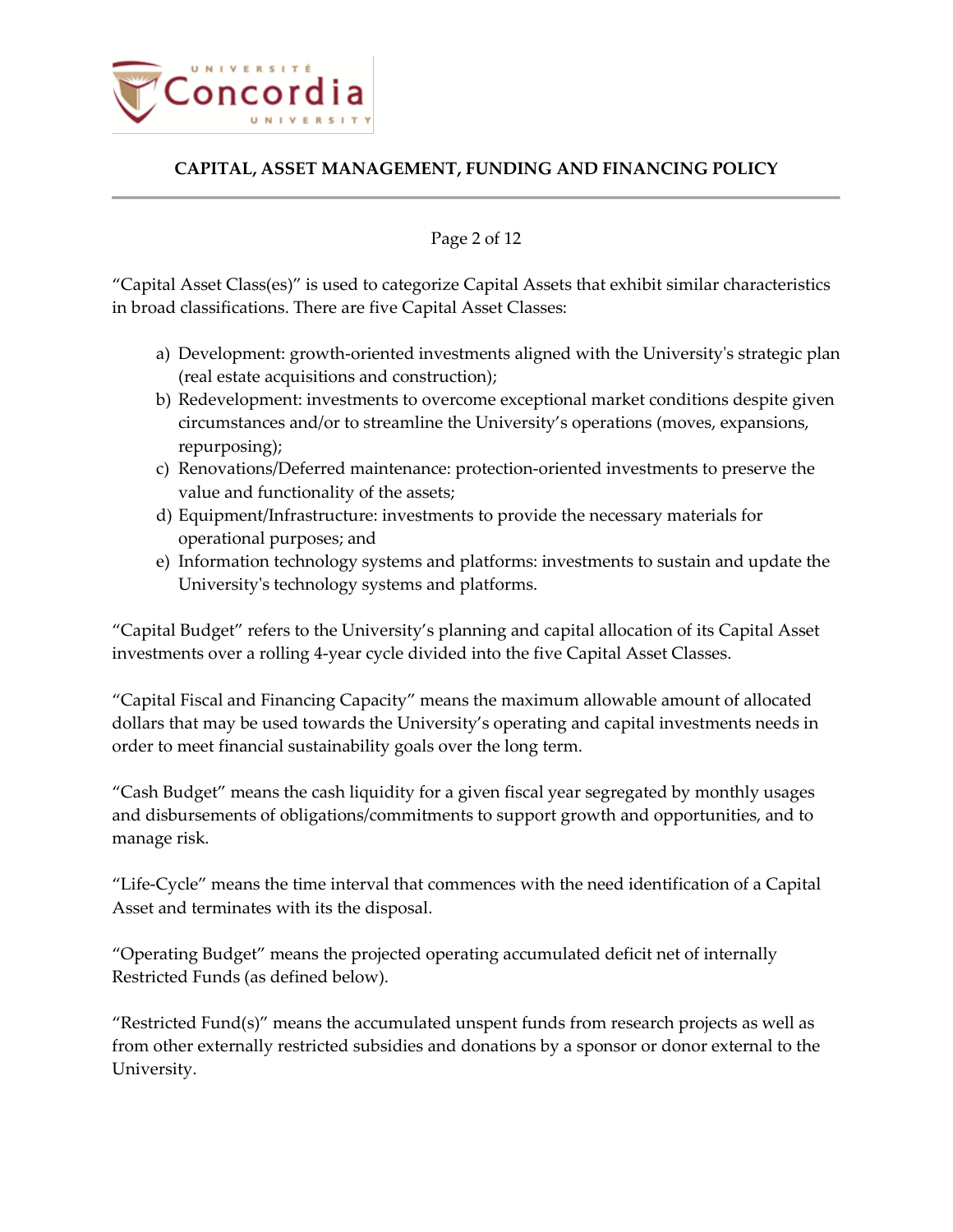

#### Page 3 of 12

## **POLICY**

- 1. The University establishes integrated Capital, Operating and Cash Budgets on an annual basis to meet its four core capital management principles of prudence, continuity, agility and long-term financial sustainability. The indicators, their targets and tolerance ranges are reviewed every 3 to 5 years (see  $\Delta$ ppendix B).
- 2. To maximize return on investment, to manage asset risks, and to ensure safety and regulatory compliance, the acquisition, management and disposal of the University's Capital Assets purchased with capital, operating and Restricted Funds are governed by the **[Enterprise Asset Management](http://cspace.concordia.ca/services/budget-expenses-finance/departments/treasurer/corporate-risk-portfolio/AssetManagement.html) (EAM) program**. The **EAM program** is modeled on established industry standards for the management of Capital Assets throughout their Life-Cycle and is reviewed periodically.
- 3. The Capital Budget is developed to reflect the needs of the University. Those needs are balanced with fiscal capacity as determined by the Funding Framework (see  $\Delta$ ppendix B) and the asset allocation guidelines (contained in the Capital Budgeting and Monitoring Framework - see **Appendix C**). The balancing or prioritization process incorporates all five Capital Asset Classes to ensure reliability, while maximizing the Life-Cycle of an asset and emphasizing strategic growth, risk management and sustainability values.
- 4. The [Funding Framework](#page-9-0) refers to the determination of allocated dollars for the University's Capital Budget taking into account the impact of the University's Operating Budget and Restricted Funds, factoring financial capacity, affordability and liquidity considerations.
- 5. The Capital Budget and the Funding Framework are monitored on a periodic basis and reported to the Capital Budget Committee in order to evaluate the performance of each Capital Asset Class and its associated investment strategy, as well as track the effectiveness and benefits of the Funding Framework (see **Appendix B**).
- 6. Decision-making processes regarding each institutional budgets are risk-based to minimize the University's risk exposure (see the *Policy on Enterprise Risk Management Policy* (*BD-14)*.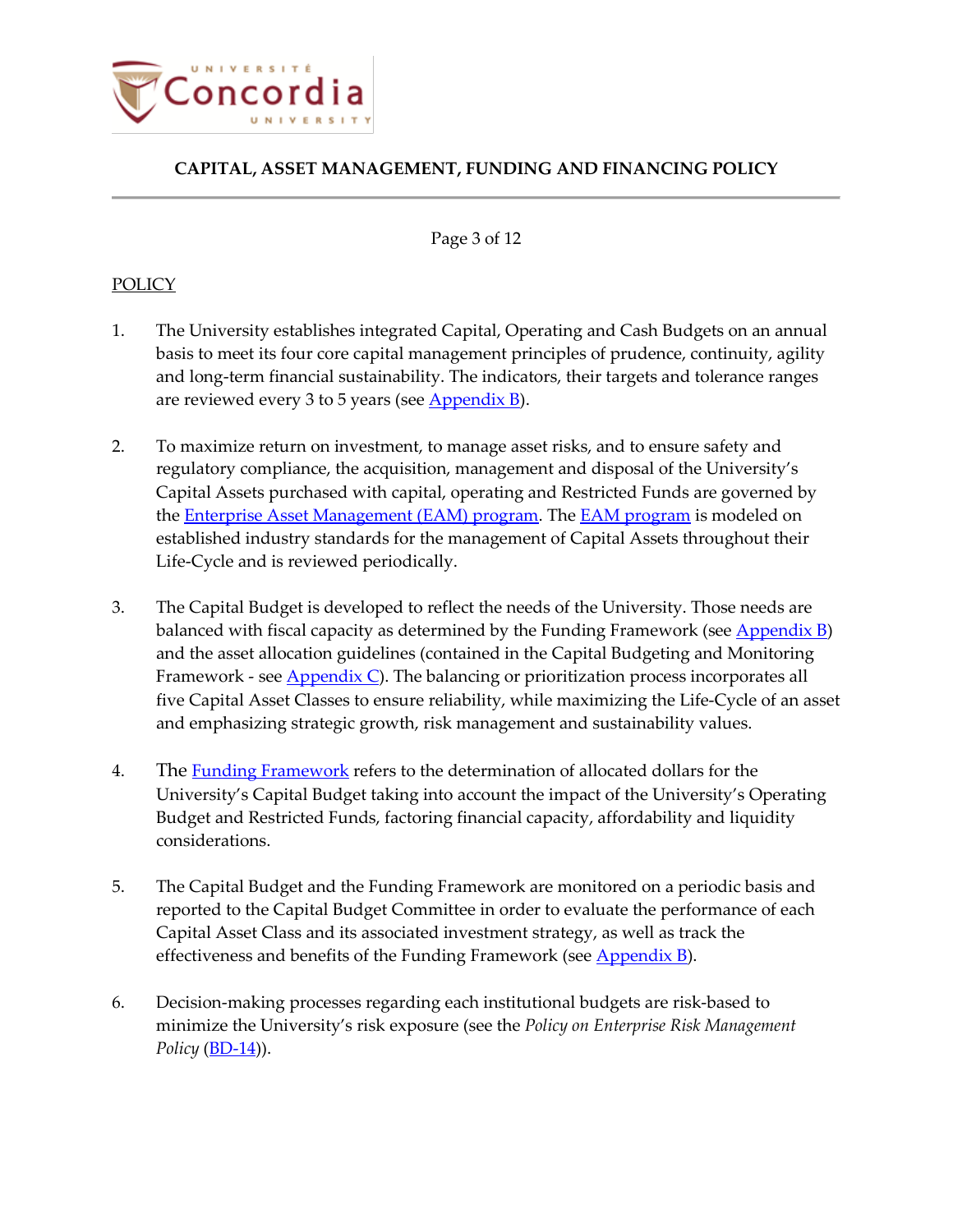

### Page 4 of 12

7. All information relevant to this Policy, including financial information relating to each Capital Asset Class, is gathered and consolidated for accurate, timely and up to date compilation, interpretation and intervention.

For this purpose, all information relevant to this Policy is communicated to the Office of the Treasurer, Financial Services, in a timely and accurate manner.

- 8. The University ensures that each Capital Asset is valued in accordance with its true rate of consumption and measures the aggregated value of both the investment and the operational costs of the Capital Asset.
- 9. All Capital Assets purchased with University operating, capital or Restricted Funds, as well as all donated Capital Assets, remain the property of the University regardless of physical location, unless otherwise specified by a documented agreement. Disposal, removal or modification of Capital Assets is prohibited except by authorized University employee, as outlined in the  $EAM$  program.
- 10. The Financing Framework (see  $\Delta$ ppendix D) is the supporting governing structure for the University's serviced debt only. The Financing Framework supports the alignment of capital investments as set out in the Capital Budget with duration led financing strategies.
- 11. [Financing Framework](#page-11-0) refers to the optimal alignment of the University's liquidity requirements and capital investments against its global financing program and aims to reduce risk and minimize cost.
- <span id="page-3-0"></span>12. Duration alignment is the exercise of matching the Life-Cycle of an asset with the relevant asset management strategy. In order to follow this strategy, the Capital Asset Classes are grouped into three categories, namely the active property related investments, the strategic property related investments and the moveable assets related investments.
	- a) Active property related investments include properties from the following Capital Asset Classes:
		- i. development;
		- ii. redevelopment; and
		- iii. renovation/deferred maintenance.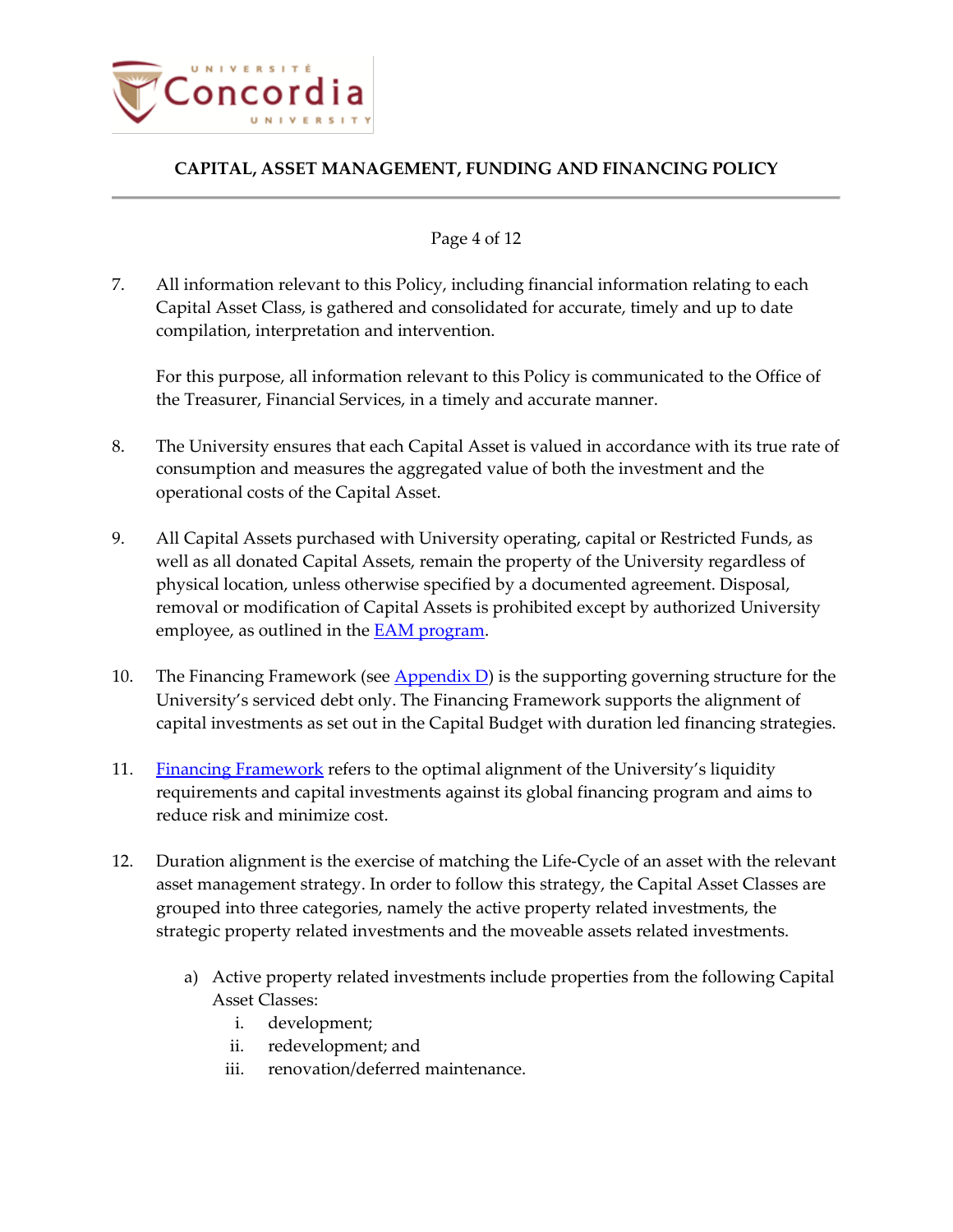

#### Page 5 of 12

Active property related investments form part of the core real estate development footprint of the University over the long term.

- <span id="page-4-0"></span>b) Strategic property related investments include properties from the development Capital Asset Class that are in a "buy and hold" position for the potential development of the University and for which the University seeks to retain financial agility for when opportunities arise or in case of disruptive financial conditions.
- c) Moveable assets related investments include investments from the following Capital Asset Classes:
	- i. equipment/infrastructure; and
	- ii. information technology systems and platforms.
- 13. For the purpose of the duration alignment, two financing classes apply, namely the longterm class and the short-term class:
	- a) The long-term class includes financing strategies for which the term is equal or greater than 10 years. The long-term class is aligned with the active property related investments, as described in  $section 12$  (a), within the range of the duration alignment as set out in the [Financing Framework.](#page-11-0)
	- b) The short-term class includes financing strategies for which the term is less than 10 years. The short-term class is aligned with the strategic property related investments and with the moveable assets related investments, as described in sections 12 [\(b\) and 12](#page-4-0) (c), respectively, within the range of the duration alignment as set out in the **Financing Framework**.
- 14. The duration alignment for both Capital Assets investments and financing strategies is measured through the global weighed averages of each Capital Asset and financing classes.
- 15. The targets for long-term and short-term financing classes for capital investments are set out in the [Financing Framework.](#page-11-0)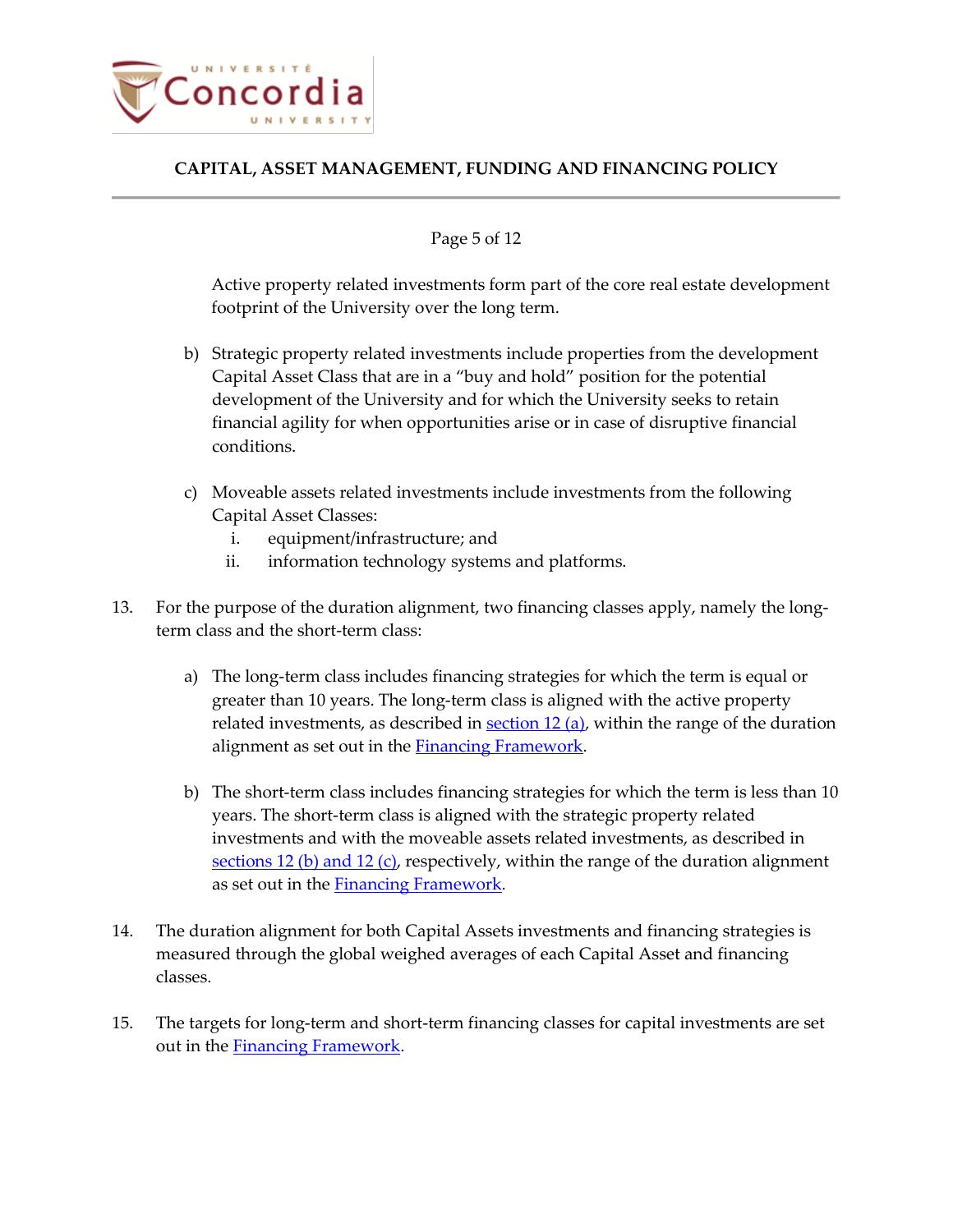

#### Page 6 of 12

- 16. Other financing needs, for example as set out in the Operating Budget and Restricted Funds, are financed within the short-term class given the short-term liquidity nature of those needs.
- 17. The financing strategies include, but are not limited to, debentures, swaps, term loans, floating rate notes and banker acceptances through the University's line of credit and leasing.
- 18. Capital Assets that may be subject to leasing include, but are not limited to, assets with high rates of use and/or assets with a useful life of 5 years or less. The decision between purchasing or leasing is determined by the Office of the Treasurer in compliance with the Financing Framework (see  $\Delta$ ppendix D) and in accordance with the principles and guidelines of the **EAM program**. Asset monetizing strategies such as sales-leaseback transactions and dispositions will also be considered.
- 19. For any borrowings where the term is less than 365 days, the capacity to borrow must be approved annually by the Board of Governors and by the *ministère de l'Enseignement supérieur* (MES) through the University's Cash Budget, the whole in accordance with the *[Financial Administration Act, CQLR, chapter A-6.001](http://legisquebec.gouv.qc.ca/en/showDoc/cs/A-6.001?&digest=)*, including *Chapter VIII Borrowings, Financial Instruments and Contracts, Investments and Financial Commitments of Bodies*, and the by-laws adopted pursuant to the Financial Administration Act.
- 20. For any borrowings where the term is greater than 365 days, all transactions must be approved by the Board of Governors and by the MES and/or the *ministère des Finances*, where applicable, the whole in accordance with the *[Financial Administration Act, CQLR,](http://legisquebec.gouv.qc.ca/en/showDoc/cs/A-6.001?&digest=)  [chapter A-6.001](http://legisquebec.gouv.qc.ca/en/showDoc/cs/A-6.001?&digest=)*, including *Chapter VIII Borrowings, Financial Instruments and Contracts, Investments and Financial Commitments of Bodies*, and the by-laws adopted pursuant to the Financial Administration Act.
- 21. Capital Asset management and financing strategies are established through the full Life-Cycle costing.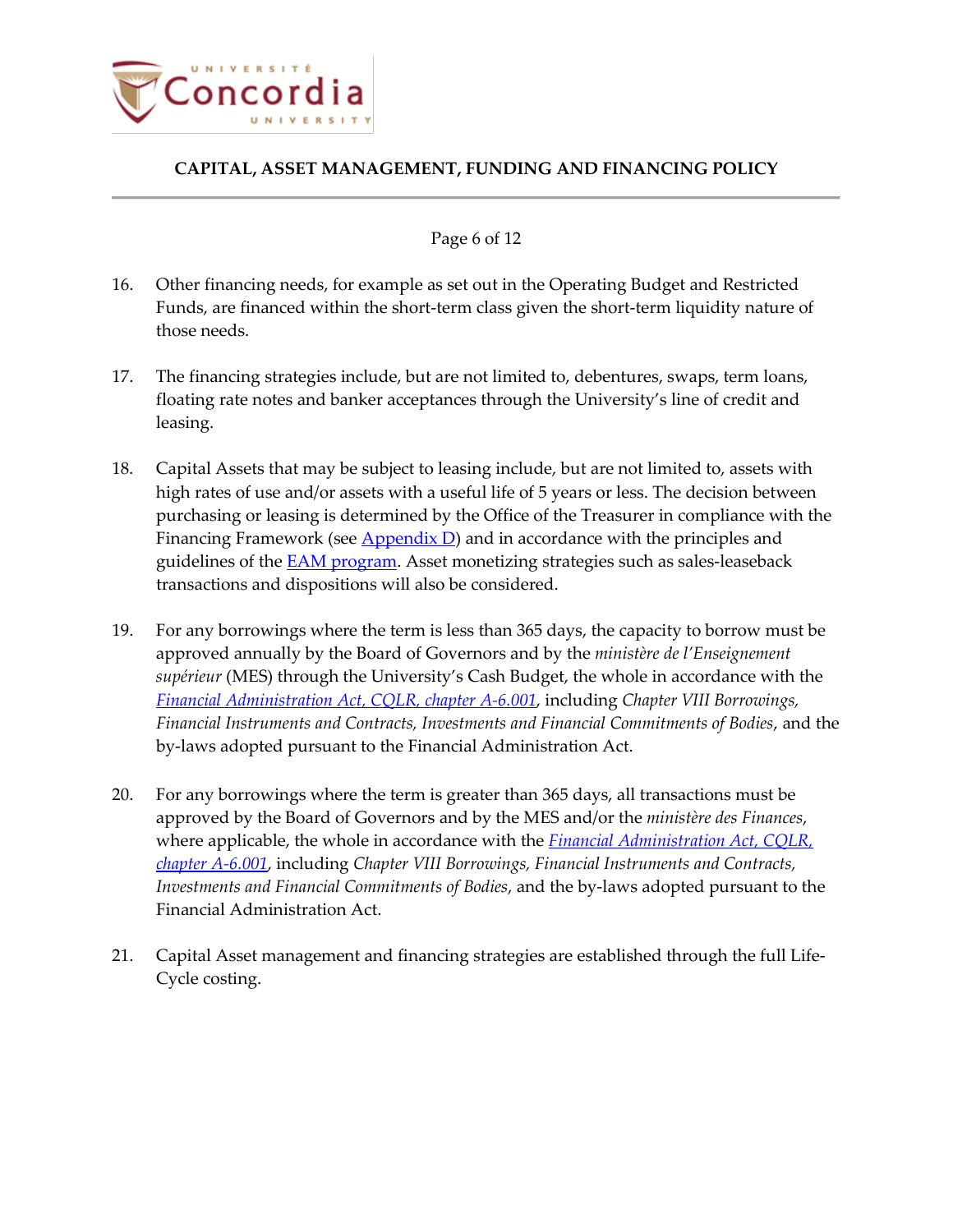

Page 7 of 12

## Strategy and Monitoring

- 22. The Funding Framework  $(\underline{Appendix B})$  guides the University for monitoring its long-term financial health. It considers active and strategic investments and ensures its compliance with this Policy.
- 23. Notwithstanding other measures presented in the Funding Framework (see Appendix  $B$ ), the University must take appropriate measures not to exceed, at the end of the appropriate 4-year Capital Budget cycle, a Debt-to-FTE of \$ 12,000 for active property related investments and moveable assets related investments, as described in [sections](#page-3-0) 12 (a) and  $12$  (c), respectively.
- 24. Strategic property related investments as described in section  $12$  (b) are measured by a Debt-to-FTE that matches the debt of the market value of the investments. If the strategic property related investments' Debt-to-FTE exceeds \$ 3,000, the University evaluates whether such strategic property related investments continue to be in the best interests of the University, taking into account its strategic planning.

## Governance

- 25. The Capital Budget and the **EAM program** is overseen by the Capital Budget Committee, which is co-chaired by the Chief Financial Officer and the Vice-President, Services and Sustainability. The Funding and Financing Frameworks are under the authority of the Chief Financial Officer and are managed by the Office of the Treasurer, Financial Services.
- 26. The Chief Financial Officer provides regular reports relating to the Policy to the President and Vice-Chancellor and to the Finance Committee of the Board of Governors.
- 27. The Office of the Treasurer, Financial Services, supports the Capital Budget Committee in the accomplishment of its responsibilities. Other units, such as Facilities Management, Instructional and Information Technology Services, the Office of the Provost and the Office of Research are responsible for capital needs identification, prioritization by sector and project management functions.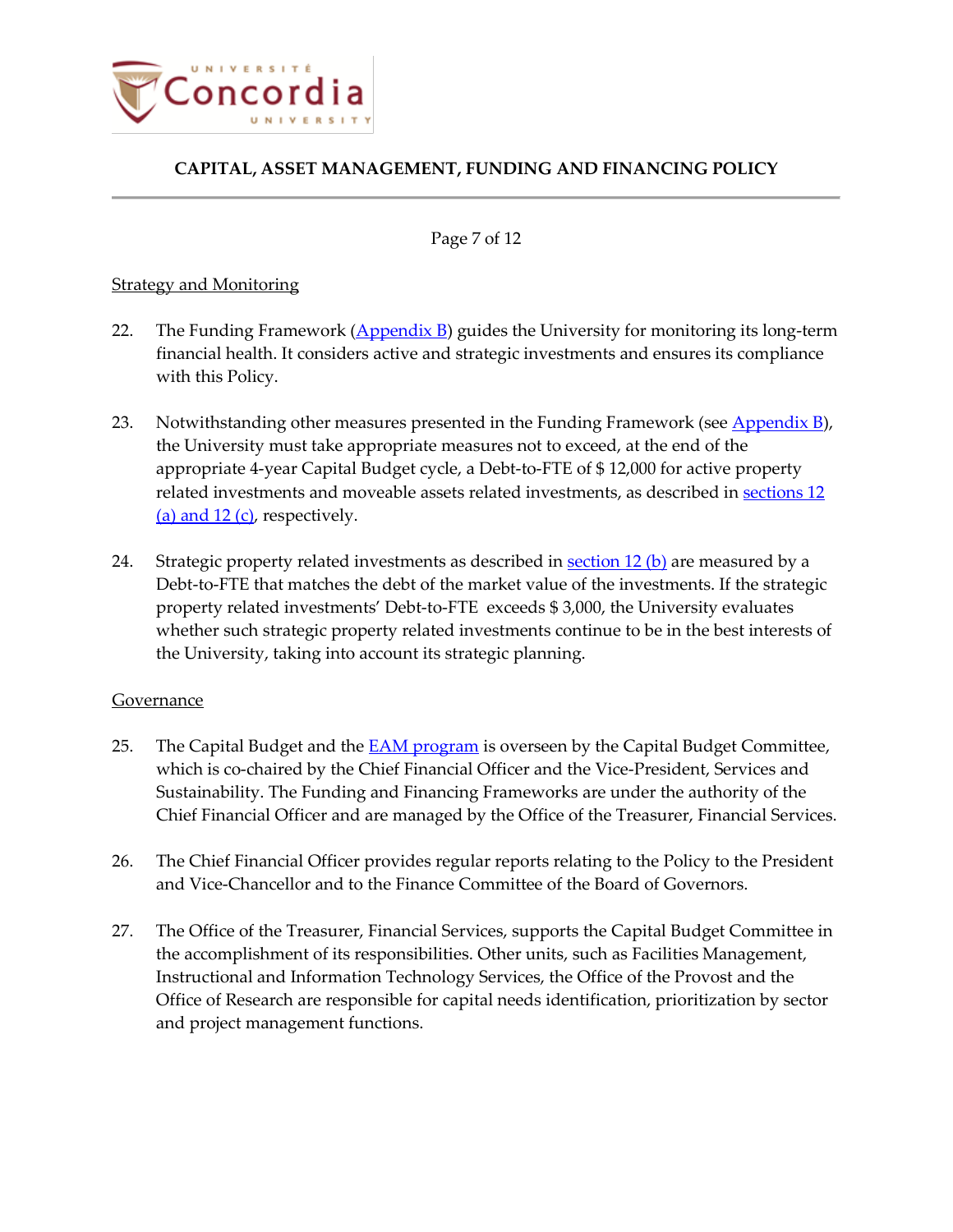

#### Page 8 of 12

28. The Office of the Treasurer, Financial Services, is responsible for the development and review of the **EAM program**. Relevant University stakeholders, as outlined in the **EAM** [program,](http://cspace.concordia.ca/services/budget-expenses-finance/departments/treasurer/corporate-risk-portfolio/AssetManagement.html) maintain responsibility for appropriate acquisition, operation, maintenance, and disposal of Capital Assets in compliance with the program.

## Policy Responsibility and Review

29. The overall responsibility for implementing and recommending amendments to this Policy shall rest with the Chief Financial Officer.

Approved by the Board of Governors on December 14, 1998, and amended on October 7, 2014, and October 21, 2020.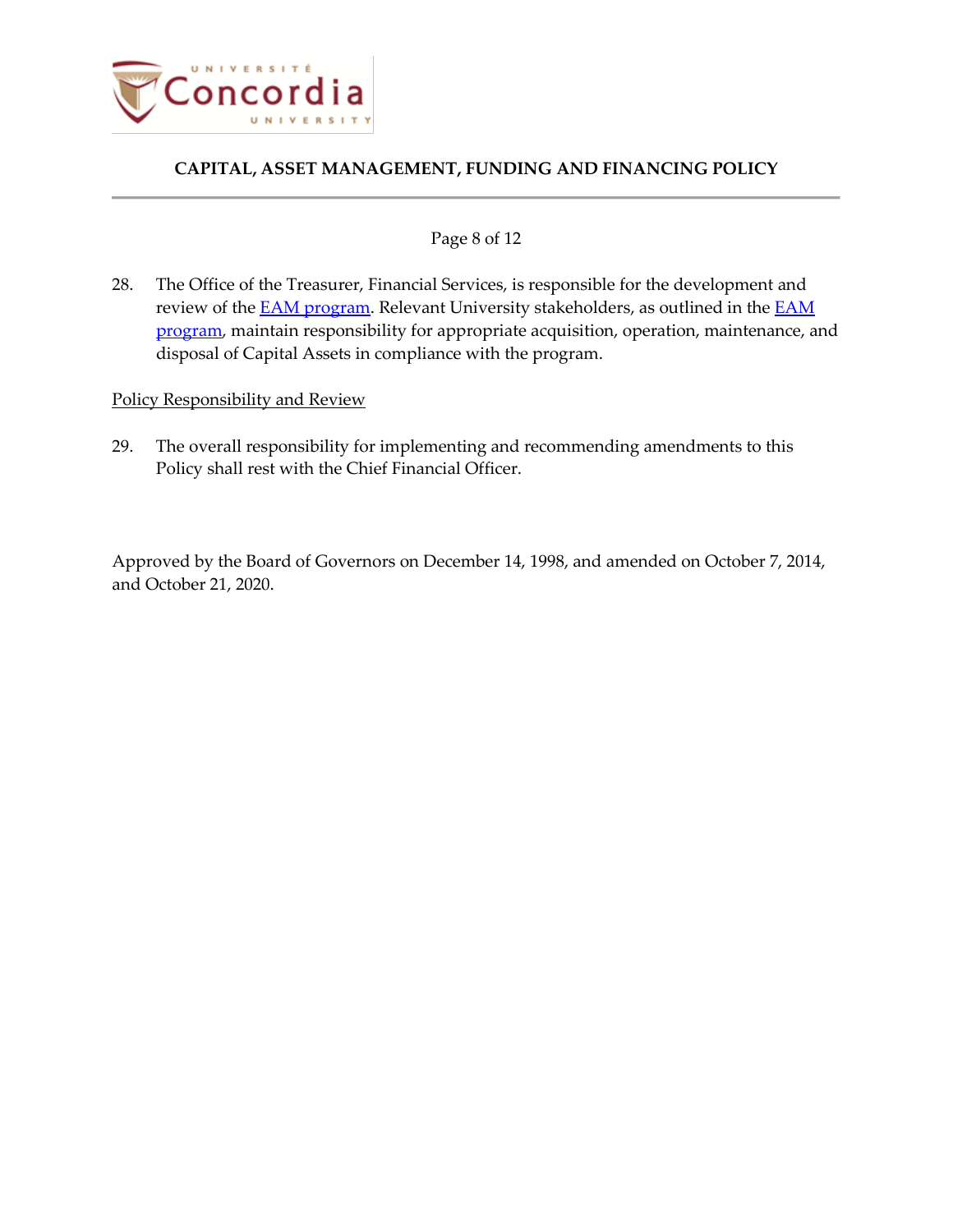

Page 9 of 12

# **APPENDIX A**

# **UNIVERSITY'S INTEGRATED INSTITUTIONAL BUDGETS**

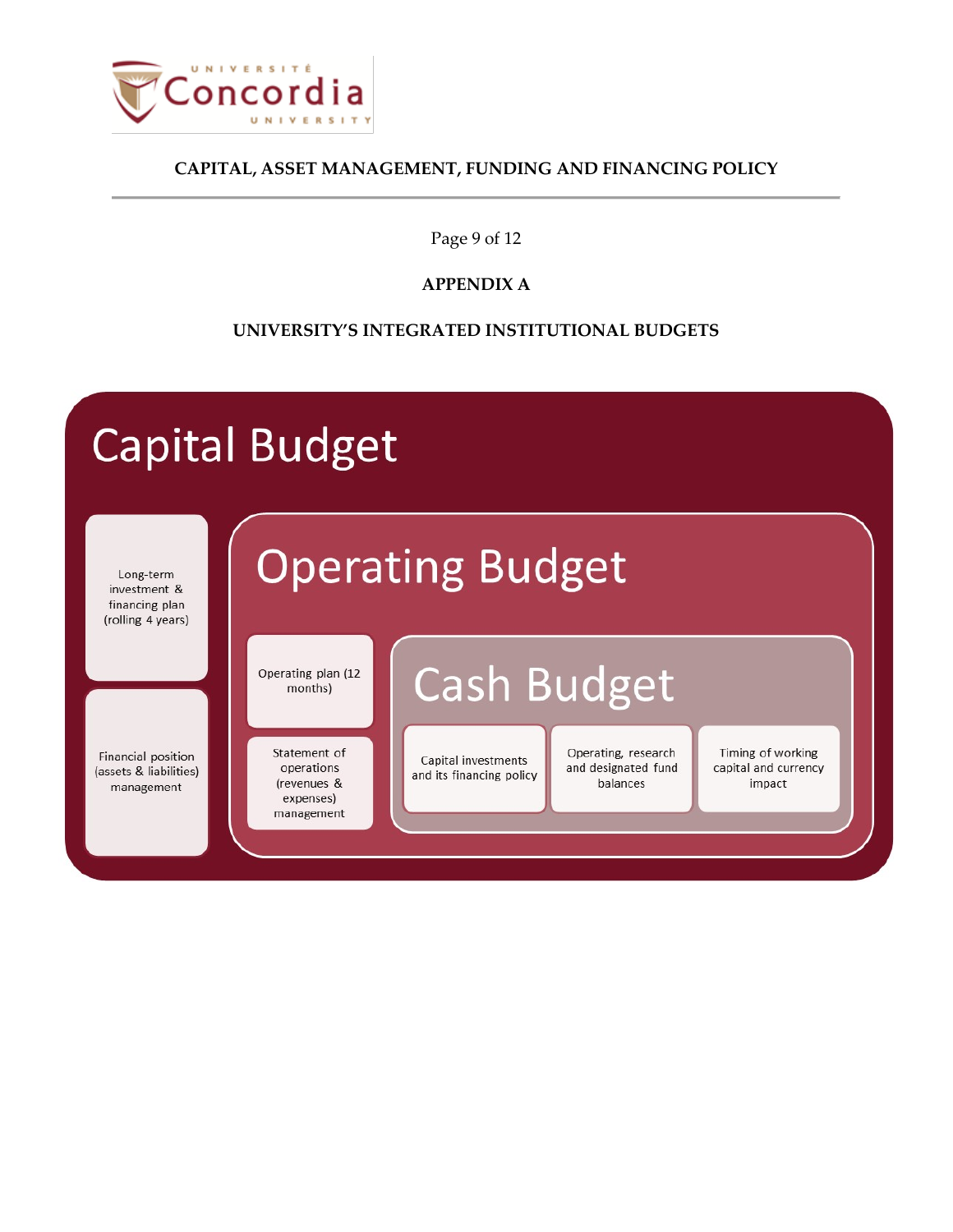

# Page 10 of 12

#### **APPENDIX B**

## **FUNDING FRAMEWORK**

<span id="page-9-0"></span>

| <b>CAPITAL RISK ALLOCATION BUDGET</b>                 | <b>FUNDING FRAMEWORK</b> |                             |                            |                |                                         |   |  |                |                |                           |                             |             |             |
|-------------------------------------------------------|--------------------------|-----------------------------|----------------------------|----------------|-----------------------------------------|---|--|----------------|----------------|---------------------------|-----------------------------|-------------|-------------|
|                                                       |                          | Objective Minimum           | <b>Policy constraints</b>  | <b>Scoring</b> | <b>Tolerable</b><br><b>Risk scoring</b> |   |  |                | <b>Scoring</b> | <b>Policy constraints</b> |                             |             |             |
|                                                       | <b>Target</b>            | Tolerance                   | @ Target                   | @ Target       | Acceptable/Tolerable/Unacceptable       |   |  |                |                |                           | <b>Score</b>                | @ Tolerable | @ Tolerable |
| <b>FISCAL CAPACITY</b>                                |                          |                             | 29%                        |                |                                         |   |  |                |                |                           |                             |             | 26%         |
| Capital repayment obligations                         |                          |                             | 7%                         |                |                                         |   |  |                |                |                           |                             |             | 6%          |
| Sinking funds; property related investments           | 100%                     | 75%                         | 15%                        | 0.75           | 5                                       |   |  | 3              |                | 0                         | 3                           | 0.45        |             |
| Sinking fund; equipment/IT related investments        | 100%                     | 75%                         | 15%                        | 0.75           | 5                                       |   |  | $\overline{3}$ |                | $\mathbf 0$               | 3                           | 0.45        |             |
| <b>Condition of current assets</b>                    |                          |                             | 4%                         |                |                                         |   |  |                |                |                           |                             |             | 4%          |
| Facilities condition index                            | 15%                      | 25%                         | 10%                        | 0.5            | 5                                       |   |  | 3              |                | 0                         | 3                           | 0.3         |             |
| Equipment/IT depreciation rate                        | 50%                      | 75%                         | 10%                        | 0.5            | 5                                       |   |  | $\overline{3}$ |                | $\mathbf 0$               | 3                           | 0.3         |             |
| Capital long-term borrowing capacity                  |                          |                             | 18%                        |                |                                         |   |  |                |                |                           |                             |             | 16%         |
| Net asset value                                       | 2.5x                     | 2x                          | 5%                         | 0.25           | 5                                       |   |  | 3              |                | 0                         | 3                           | 0.15        |             |
| MES Long-term debt capacity                           | 50%                      | 25%                         | 75%                        | 3.75           | 5                                       |   |  | $\overline{3}$ |                | $\mathbf{0}$              | $\overline{3}$              | 2.25        |             |
| <b>FISCAL AFFORDABILITY</b>                           |                          |                             | 55%                        |                |                                         |   |  |                |                |                           |                             |             | 59%         |
| Relative to the generation of FTE                     |                          |                             | 49%                        |                |                                         |   |  |                |                |                           |                             |             | 54%         |
| Debt to FTE - Active                                  | 12,000<br>Ś.             | \$12,000                    | 75%                        | 3.75           | 5                                       |   |  | 3              |                | 0                         | 3                           | 2.25        |             |
| Debt to FTE - Strategic                               | Ś<br>3,000               | $\ddot{\varsigma}$<br>3,000 | 75%                        | 3.75           | 5                                       |   |  | $\overline{3}$ |                | $\mathbf{0}$              | 3                           | 2.25        |             |
| Admissible space norm funding                         | 100%                     | 100%                        | 75%                        | 3.75           |                                         | 5 |  | $\overline{3}$ |                | $\mathbf 0$               | 5                           | 3.75        |             |
| Relative to the generation of free cash flows         |                          |                             | 1%                         |                |                                         |   |  |                |                |                           |                             |             | 1%          |
| Solvency ratio                                        | 3x                       | 2.5x                        | 5%                         | 0.25           |                                         | 5 |  | $\overline{3}$ |                | $\mathbf 0$               | 3                           | 0.15        |             |
| Relative to the allocation of financial resources     |                          |                             | 4%                         |                |                                         |   |  |                |                |                           |                             |             | 4%          |
| Interest expense as % of total revenues               | 3%                       | 5%                          | 10%                        | 0.5            | 5                                       |   |  | 3              |                | 0                         | 3                           | 0.3         |             |
| Capital reimbursement as % of total revenues          | 3%                       | 5%                          | 10%                        | 0.5            | 5                                       |   |  | $\overline{3}$ |                | $\mathbf{0}$              | $\overline{3}$              | 0.3         |             |
| <b>LIQUIDITY</b>                                      |                          |                             | 16%                        |                |                                         |   |  |                |                |                           |                             |             | 15%         |
| Capital and operational short-term borrowing capacity |                          |                             | 16%                        |                |                                         |   |  |                |                |                           |                             |             | 15%         |
| Line of credit availability                           | 50%                      | 25%                         | 75%                        | 3.75           |                                         | 5 |  | 3              |                | 0                         | 3                           | 2.25        |             |
|                                                       |                          |                             | <b>TARGET RISK SCORING</b> | 22.75          |                                         |   |  |                |                |                           | <b>MINIMUM RISK SCORING</b> | 15.15       | 67%         |
|                                                       |                          |                             | % OF TARGET                | 100%           |                                         |   |  |                |                |                           |                             |             |             |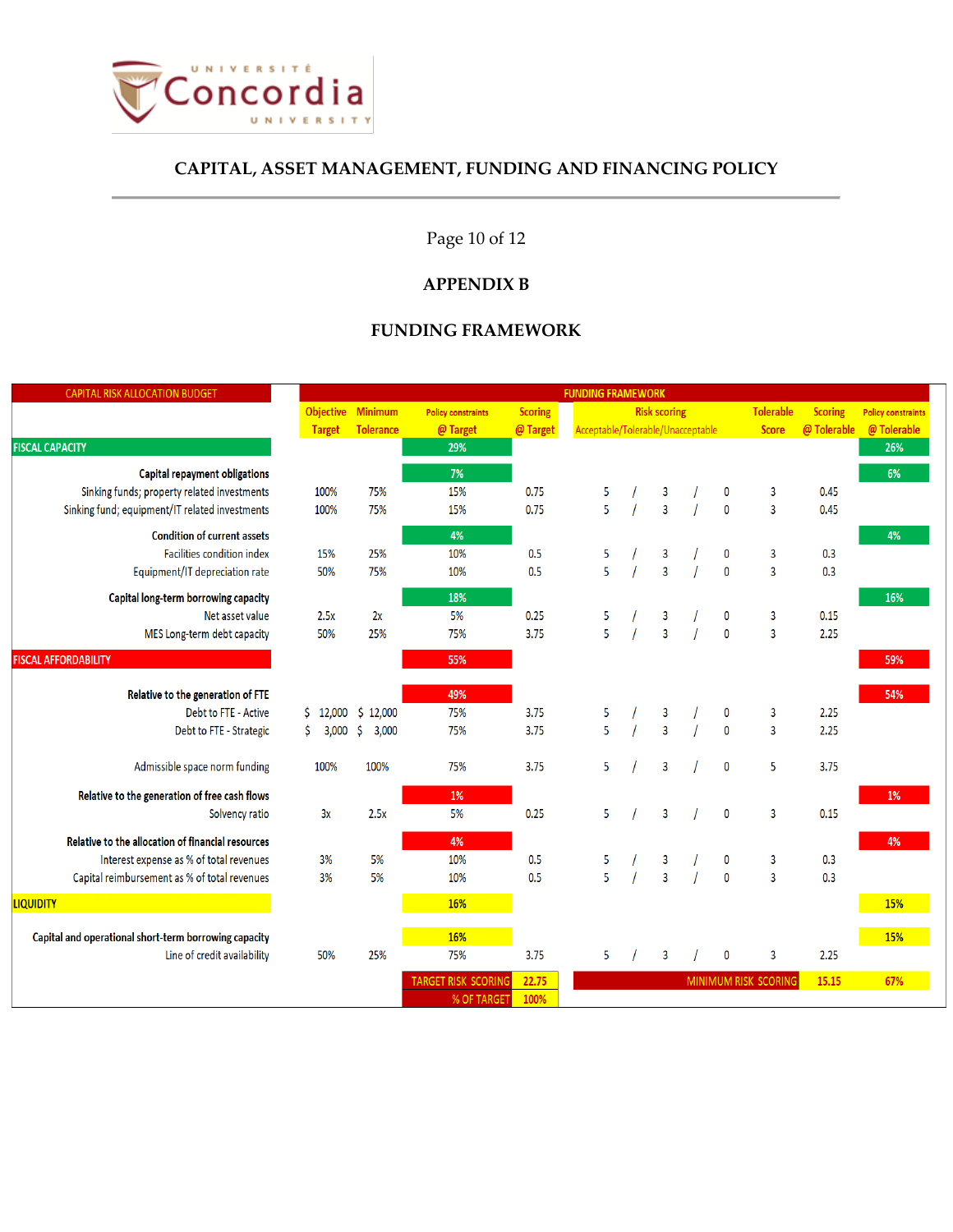

## Page 11 of 12

# **APPENDIX C**

# **CAPITAL BUDGETING AND MONITORING FRAMEWORK**

<span id="page-10-0"></span>